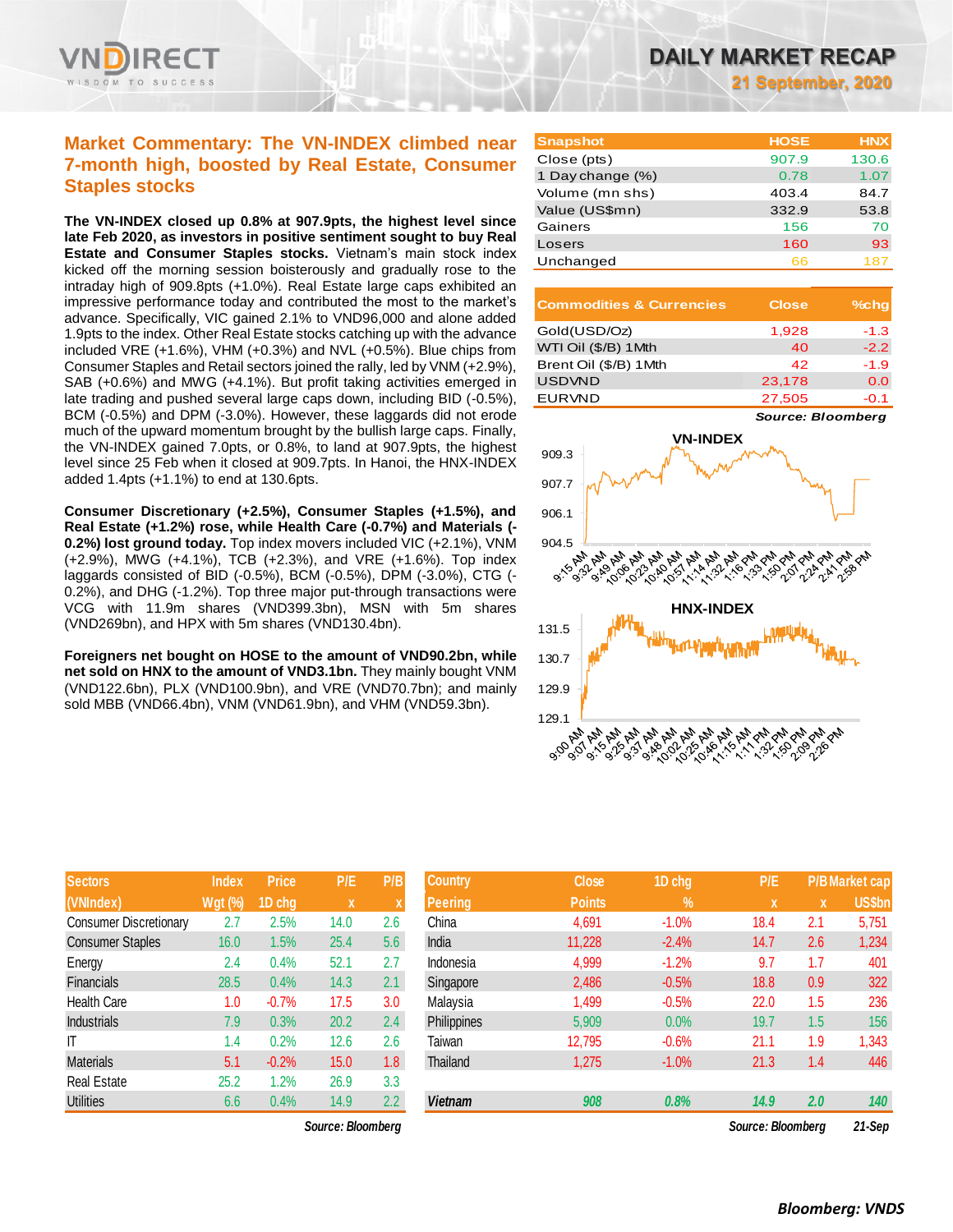

### **Market News**

#### **Oil declines on signs of Libya restart with virus cases growing**

Oil declined as Libya signaled the resumption of some crude exports, while surging coronavirus cases clouded the outlook for demand and weighed on risky assets. Futures in New York fell 2.1% toward US\$40/barrel. Libya is moving closer to reopening its battered oil industry after it told companies to resume production at some fields that are free of foreign mercenaries and fighters. This will add to already rising supply from OPEC+ nations, and comes as virus infections are starting to increase again in many places around the world. The U.K. said it's close to a "tipping point" with the public health crisis, while there were predictions of at least one more virus cycle in America. That helped drive down European equities by the most since July, while U.S. stock futures also dropped. *(Bloomberg)*

#### **Vietnam targets 6.5% GDP 2021 growth**

The Ministry of Planning and Investment (MPI) has been asked to meet the goal of 6-6.5% GDP growth in 2021. The goal was set during the regular government meeting in August about the socioeconomic situation in 2020 and development plan for 2021. The MPI will gather all opinions from related agencies to compile a report to the prime minister. The MPI will collaborate with the Ministry of Finance over the adjusted state budget investment capital usage plan for 2020 and submit it to the prime ministerial approval. The two ministries were also asked to report about the usage of investment capital by September 25 and speed up the disbursement process for 2020 projects.

Regarding the disbursement date for 2018 and 2019 investment plans that have been extended to 2020, the government agreed to let agencies to quickly disburse all of the money by the end of December 31. State agencies will submit detailed investment plans that use the state budget in 2020 by September 30. Afterwards, the MPI will work with the Ministry of Finance to review projects that don't have detailed plans and report to the prime minister to allocate investment capital to other locations and projects that are in need of more investment and have sufficiently developed investment plans. *(Vietnamnet.vn)*

### **Notable Corporate Events**

**Bim Son Cement JSC (BCC VN, HOSE) - Dividend payment:** BCC has set 25 Sep to be the record date for paying a stock dividend of 12%, a company statement said. The company would issue 13.2m shares to facilitate the payment, after which its charter capital will be raised to VND1.232bn. *(Ndh.vn)*

*<to be continued>*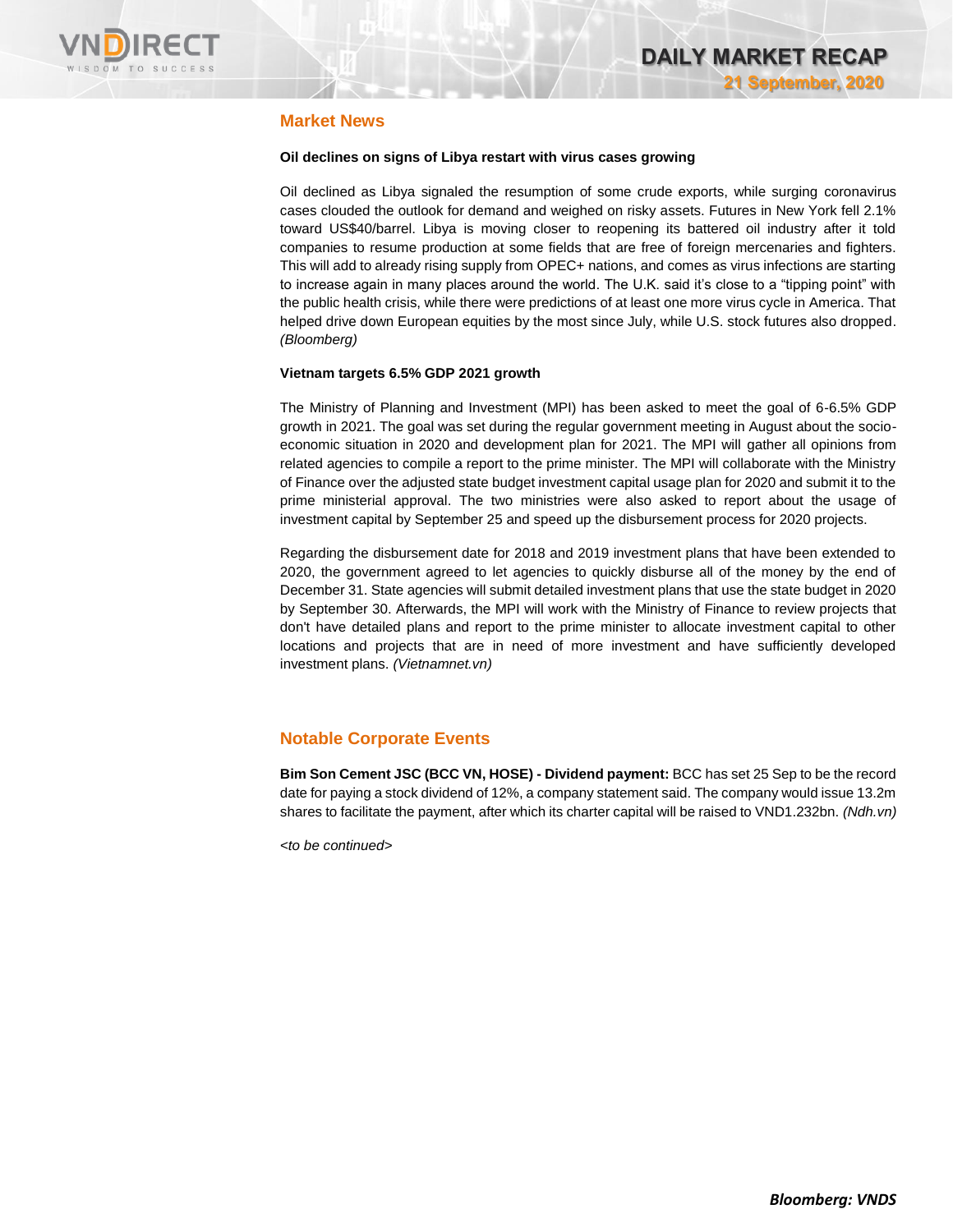#### VND **RECT** WISDOM TO SUCCESS

## *DAILY MARKET RECAP 21 September, 2020*

**COVERAGE SUMMARY**

|               |                    | <b>Adjusted target</b> |                       |               |                      |                      |
|---------------|--------------------|------------------------|-----------------------|---------------|----------------------|----------------------|
| <b>Ticker</b> | <b>Close price</b> | price                  | <b>Dividend yield</b> | <b>Upside</b> | <b>Recomendation</b> | <b>Latest report</b> |
|               |                    |                        |                       |               |                      |                      |
| PC1           | 21,500             | 17,200                 | 0.0%                  | $-20.0%$      | <b>REDUCE</b>        | Link                 |
| <b>LPB</b>    | 10,800             | 11,000                 | 0.0%                  | 1.9%          | <b>HOLD</b>          | Link                 |
| NLG           | 28,000             | 39,600                 | 1.8%                  | 43.3%         | ADD                  | Link                 |
| <b>ACV</b>    | 62,400             | 79,400                 | 0.8%                  | 28.1%         | <b>ADD</b>           | Link                 |
| <b>DPM</b>    | 16,400             | 17,100                 | 6.1%                  | 10.3%         | <b>HOLD</b>          | Link                 |
| QNS           | 33,700             | 44,300                 | 1.5%                  | 32.9%         | <b>ADD</b>           | $Link$               |
| <b>LTG</b>    | 24,800             | 27,300                 | 6.4%                  | 16.5%         | ADD                  | Link                 |
| VCB           | 83,000             | 86,200                 | 1.1%                  | 5.0%          | <b>HOLD</b>          | Link                 |
| <b>MBB</b>    | 19,050             | 26,200                 | 3.1%                  | 40.7%         | ADD                  | $Link$               |
| <b>VPB</b>    | 23,350             | 25,000                 | 0.0%                  | 7.1%          | <b>HOLD</b>          | Link                 |
| <b>TCM</b>    | 22,850             | 28,200                 | 2.3%                  | 25.7%         | ADD                  | Link                 |
| <b>HPG</b>    | 25,700             | 27,300                 | 1.7%                  | 7.9%          | <b>HOLD</b>          | Link                 |
| <b>PVT</b>    | 12,400             | 14,400                 | 6.9%                  | 23.0%         | ADD                  | Link                 |
| <b>STK</b>    | 15,750             | 22,400                 | 7.5%                  | 49.7%         | ADD                  | Link                 |
| <b>PNJ</b>    | 61,000             | 78,800                 | 2.0%                  | 31.1%         | ADD                  | Link                 |
| <b>KDH</b>    | 24,350             | 28,300                 | 2.1%                  | 18.4%         | <b>ADD</b>           | Link                 |
| <b>DCM</b>    | 9,990              | 9,900                  | 9.0%                  | 8.1%          | <b>HOLD</b>          | Link                 |
| ACB           | 22,000             | 22,300                 | 2.5%                  | 3.9%          | <b>HOLD</b>          | $Link$               |
| GAS           | 72,800             | 70,000                 | 5.7%                  | 1.8%          | <b>HOLD</b>          | Link                 |
| <b>PVS</b>    | 12,900             | 15,900                 | 5.4%                  | 28.7%         | ADD                  | Link                 |
| <b>PVD</b>    | 11,250             | 11,700                 | 0.0%                  | 4.0%          | <b>HOLD</b>          | $Link$               |
| <b>MSH</b>    | 31,900             | 51,600                 | 10.9%                 | 72.7%         | <b>ADD</b>           | Link                 |
| <b>MWG</b>    | 98,400             | 138,400                | 1.7%                  | 42.4%         | ADD                  | Link                 |
| <b>POW</b>    | 10,100             | 13,600                 | 0.0%                  | 34.7%         | ADD                  | Link                 |
| <b>TCB</b>    | 22,300             | 27,400                 | 0.0%                  | 22.9%         | ADD                  | $Link$               |
| <b>PPC</b>    | 24,100             | 27,400                 | 8.3%                  | 22.0%         | ADD                  | Link                 |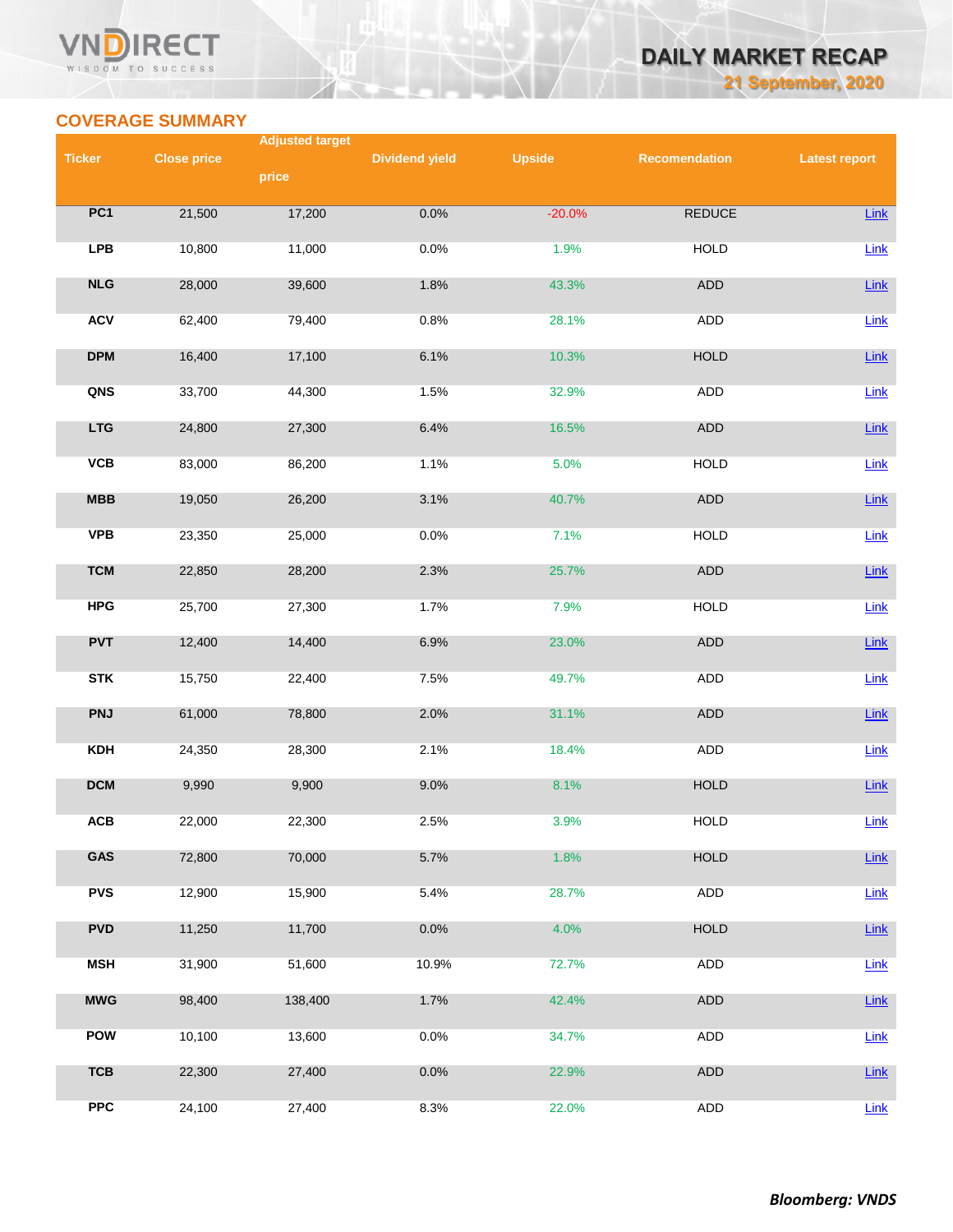

# *DAILY MARKET RECAP*

*21 September, 2020*

|               |                    | <b>Adjusted target</b> |                       |               |                      |                      |
|---------------|--------------------|------------------------|-----------------------|---------------|----------------------|----------------------|
| <b>Ticker</b> | <b>Close price</b> |                        | <b>Dividend yield</b> | <b>Upside</b> | <b>Recomendation</b> | <b>Latest report</b> |
|               |                    | price                  |                       |               |                      |                      |
|               |                    |                        |                       |               |                      |                      |
| VIB           | 25,100             | 26,300                 | 0.0%                  | 4.8%          | <b>HOLD</b>          | <b>Link</b>          |
|               |                    |                        |                       |               |                      |                      |
| <b>KBC</b>    | 13,850             | 17,500                 | 0.0%                  | 26.4%         | ADD                  | Link                 |
|               |                    |                        |                       |               |                      |                      |
| <b>VNM</b>    | 130,100            | 131,000                | 4.3%                  | 5.0%          | <b>HOLD</b>          | $Link$               |
|               |                    |                        |                       |               |                      |                      |
| <b>VHM</b>    | 77,100             | 104,300                | 1.2%                  | 36.5%         | ADD                  | Link                 |
|               |                    |                        |                       |               |                      |                      |
| <b>VJC</b>    | 106,500            | 103,400                | 0.8%                  | $-2.1%$       | <b>HOLD</b>          | $Link$               |
| <b>VHC</b>    | 42,400             | 39,700                 | 2.3%                  | $-4.0%$       | <b>HOLD</b>          |                      |
|               |                    |                        |                       |               |                      | Link                 |
| <b>VRE</b>    | 28,950             | 38,000                 | 0.0%                  | 31.3%         | <b>ADD</b>           | $Link$               |
|               |                    |                        |                       |               |                      |                      |
| <b>GMD</b>    | 23,850             | 29,500                 | 0.0%                  | 23.7%         | ADD                  | Link                 |
|               |                    |                        |                       |               |                      |                      |
| <b>DBC</b>    | 46,350             | 52,300                 | 3.2%                  | 16.1%         | ADD                  | Link                 |
|               |                    |                        |                       |               |                      |                      |
| <b>FPT</b>    | 51,200             | 61,700                 | 3.3%                  | 23.8%         | <b>ADD</b>           | Link                 |
|               |                    |                        |                       |               |                      |                      |
| <b>MML</b>    | 41,400             | 73,700                 | 0.0%                  | 78.0%         | <b>ADD</b>           | $Link$               |
|               |                    |                        |                       |               |                      |                      |
| <b>CRE</b>    | 24,400             | 22,000                 | 4.1%                  | $-5.8%$       | <b>HOLD</b>          | Link                 |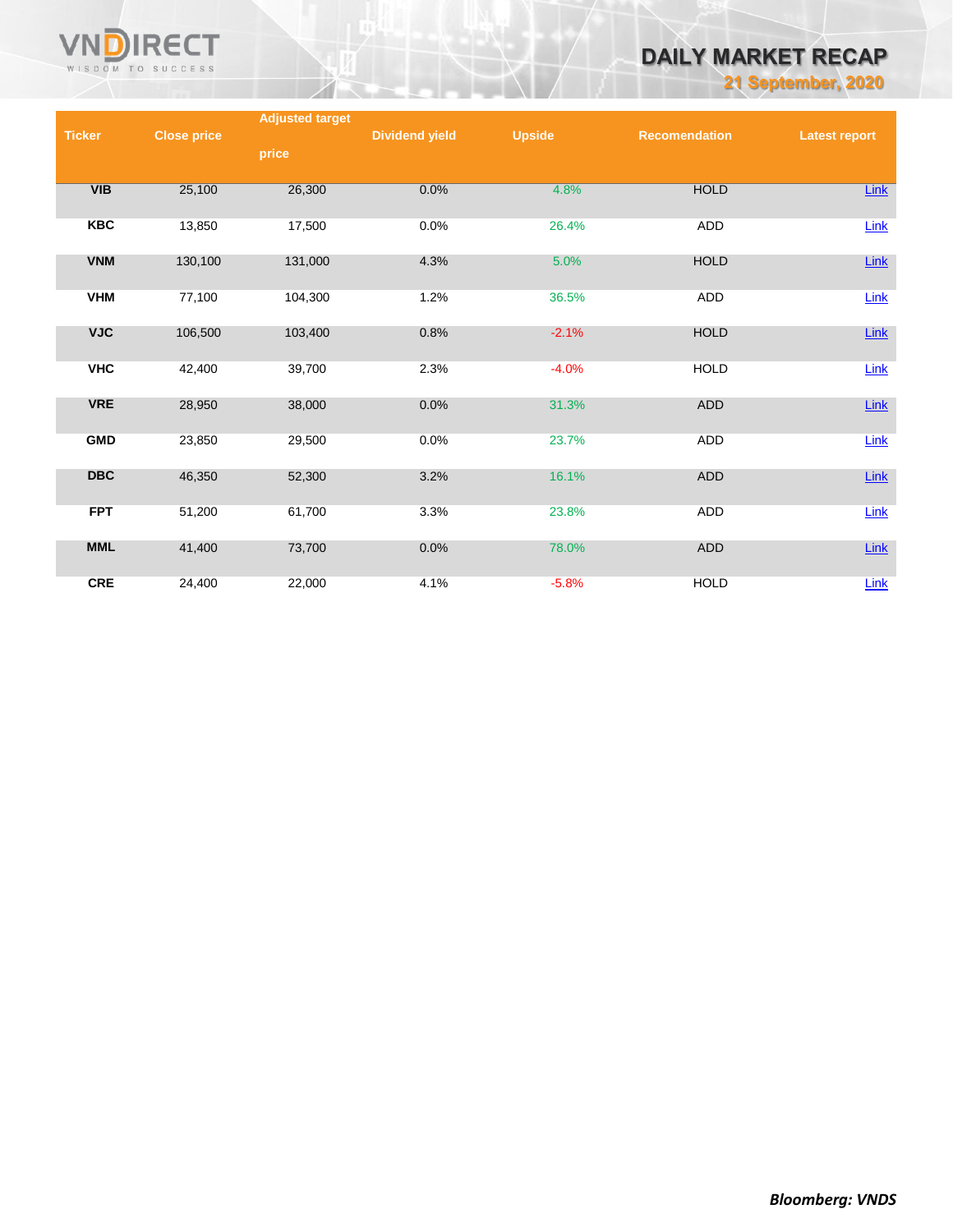### **MARKET MOVEMENTS**

WISDOM TO SUCCESS

**RECT** 

VND

|                    | <b>HOSE</b> |       |      |         |              |  |  |  |  |
|--------------------|-------------|-------|------|---------|--------------|--|--|--|--|
| <b>Top gainers</b> |             |       |      |         | <b>VND</b>   |  |  |  |  |
| <b>Ticker</b>      | Last        | Cha   | %chq | Vol.    | <b>Index</b> |  |  |  |  |
|                    | Price       |       |      |         | impact       |  |  |  |  |
| <b>EMC</b>         | 17,600      | 1,150 | 6.99 | 10      | 0.005        |  |  |  |  |
| <b>TTA</b>         | 23,100      | 1,500 | 6.94 | 5.36MLN | 0.057        |  |  |  |  |
| <b>VRC</b>         | 7,700       | 500   | 6.94 | 826.570 | 0.007        |  |  |  |  |
| <b>TDG</b>         | 2,470       | 160   | 6.93 | 1.03MLN | 0.001        |  |  |  |  |
| C47                | 10,350      | 670   | 6.92 | 378,340 | 0.003        |  |  |  |  |

| <b>Top losers</b> |              |          |         |        | <b>VND</b>   |  |
|-------------------|--------------|----------|---------|--------|--------------|--|
| <b>Ticker</b>     | Last         |          | %chq    | Vol.   | <b>Index</b> |  |
|                   | <b>Price</b> |          |         |        | impact       |  |
| L10               | 14,000       | $-1,050$ | $-6.98$ | 60     | $-0.003$     |  |
| <b>THI</b>        | 33,350       | $-2,500$ | $-6.97$ | 3,200  | $-0.034$     |  |
| <b>VAF</b>        | 9,630        | $-720$   | $-6.96$ | 20     | $-0.008$     |  |
| <b>SGT</b>        | 5.310        | $-390$   | $-6.84$ | 20     | $-0.008$     |  |
| <b>SMA</b>        | 10.250       | $-750$   | $-6.82$ | 15,660 | $-0.004$     |  |

|               | <b>Top index movers</b> |       |      |         |              |  |  |  |
|---------------|-------------------------|-------|------|---------|--------------|--|--|--|
| <b>Ticker</b> | Last                    | Cha   | %chq | Vol.    | <b>Index</b> |  |  |  |
|               | <b>Price</b>            |       |      |         | impact       |  |  |  |
| <b>VIC</b>    | 96,000                  | 2,000 | 2.13 | 571,860 | 1.899        |  |  |  |
| <b>VNM</b>    | 130,100                 | 3,700 | 2.93 | 2.61MLN | 1.809        |  |  |  |
| <b>MWG</b>    | 98,400                  | 3,900 | 4.13 | 2.15MLN | 0.496        |  |  |  |
| <b>TCB</b>    | 22,300                  | 500   | 2.29 | 5.87MLN | 0.491        |  |  |  |
| <b>VRE</b>    | 28,950                  | 450   | 1.58 | 3.74MLN | 0.294        |  |  |  |

|               | <b>Top index laggers</b> |          |         |         |              |  |  |  |
|---------------|--------------------------|----------|---------|---------|--------------|--|--|--|
| <b>Ticker</b> | Last                     | Cha      | %chq    | Vol.    | <b>Index</b> |  |  |  |
|               | <b>Price</b>             |          |         |         | impact       |  |  |  |
| <b>BID</b>    | 40,800                   | $-200$   | $-0.49$ | 1.01MLN | $-0.226$     |  |  |  |
| <b>BCM</b>    | 41,500                   | $-200$   | $-0.48$ | 92.130  | $-0.058$     |  |  |  |
| <b>DPM</b>    | 16,400                   | $-500$   | $-2.96$ | 6.26MLN | $-0.055$     |  |  |  |
| <b>CTG</b>    | 25,750                   | -50      | $-0.19$ | 5.07MLN | $-0.052$     |  |  |  |
| <b>DHG</b>    | 104,300                  | $-1,300$ | $-1.23$ | 4.020   | $-0.048$     |  |  |  |

| <b>VND</b><br><b>Top liquidity</b> |              |          |         |         |              |  |  |  |
|------------------------------------|--------------|----------|---------|---------|--------------|--|--|--|
| <b>Ticker</b>                      | Last         | Cha      | %chq    | Val.    | <b>Index</b> |  |  |  |
|                                    | <b>Price</b> |          |         | (VNDbn) | impact       |  |  |  |
| VNM                                | 130,100      | 3,700    | 2.93    | 337     | 1.809        |  |  |  |
| <b>HPG</b>                         | 25,700       | $\Omega$ | 0.00    | 300     | 0.000        |  |  |  |
| <b>STB</b>                         | 11,750       | 100      | 0.86    | 212     | 0.053        |  |  |  |
| <b>MWG</b>                         | 98,400       | 3,900    | 4.13    | 208     | 0.496        |  |  |  |
| <b>HSG</b>                         | 13.900       | $-300$   | $-2.11$ | 206     | $-0.037$     |  |  |  |

|                    |              | <b>HOSE</b> |         |         |              |                    |              | <b>HNX</b> |         |         |              |
|--------------------|--------------|-------------|---------|---------|--------------|--------------------|--------------|------------|---------|---------|--------------|
| <b>Top gainers</b> |              |             |         |         | <b>VND</b>   | <b>Top gainers</b> |              |            |         |         | <b>VND</b>   |
| Ticker             | Last         | Chg         | $%$ chg | Vol.    | <b>Index</b> | Ticker             | Last         | Chg        | $%$ chg | Vol.    | <b>Index</b> |
|                    | <b>Price</b> |             |         |         | impact       |                    | <b>Price</b> |            |         |         | impact       |
| EMC                | 17.600       | 1.150       | 6.99    | 10      | 0.005        | <b>CMS</b>         | 3,400        | 300        | 9.68    | 184.200 | 0.003        |
| TTA                | 23,100       | 1,500       | 6.94    | 5.36MLN | 0.057        | <b>DPC</b>         | 13,700       | 1,200      | 9.60    | 2,700   | 0.002        |
| VRC                | 7,700        | 500         | 6.94    | 826,570 | 0.007        | <b>CMC</b>         | 4,600        | 400        | 9.52    | 800     | 0.001        |
| <b>TDG</b>         | 2,470        | 160         | 6.93    | 1.03MLN | 0.001        | <b>MHL</b>         | 3,500        | 300        | 9.38    | 23,900  | 0.001        |
| C47                | 10,350       | 670         | 6.92    | 378,340 | 0.003        | <b>MDC</b>         | 8,400        | 700        | 9.09    | 5,900   | 0.004        |

|                      |          |         |        |                        |            |                      |                   |          |         | <b>VND</b>             |
|----------------------|----------|---------|--------|------------------------|------------|----------------------|-------------------|----------|---------|------------------------|
| Last<br><b>Price</b> | Chg      | $%$ chg | Vol.   | <b>Index</b><br>impact | Ticker     | Last<br><b>Price</b> | Chg               | $%$ chg  | Vol.    | <b>Index</b><br>impact |
| 14.000               | $-1,050$ | $-6.98$ | 60     | $-0.003$               | <b>NHP</b> | 600                  | $-100$            | $-14.29$ | 152.000 | $-0.002$               |
| 33,350               | $-2,500$ | $-6.97$ | 3,200  | $-0.034$               | <b>DNM</b> | 51,000               | $-5.600$          | $-9.89$  | 153.500 | $-0.016$               |
| 9,630                | $-720$   | $-6.96$ | 20     | $-0.008$               | V12        | 10,100               | $-1.100$          | $-9.82$  | 1.500   | $-0.002$               |
| 5,310                | $-390$   | $-6.84$ | 20     | $-0.008$               | VTL        | 17,900               | $-1,900$          | $-9.60$  | 100     | $-0.003$               |
| 10,250               | $-750$   | $-6.82$ | 15,660 | $-0.004$               | AAV        | 8,600                | $-900$            | $-9.47$  | 682,100 | $-0.015$               |
|                      |          |         |        |                        | <b>VND</b> |                      | <b>Top losers</b> |          |         |                        |

|            | <b>Top index movers</b> |       |         |         | <b>VND</b>             | <b>Top index movers</b> |                      |       |         |         | <b>VND</b>             |
|------------|-------------------------|-------|---------|---------|------------------------|-------------------------|----------------------|-------|---------|---------|------------------------|
| Ticker     | Last<br><b>Price</b>    | Chg   | $%$ chg | Vol.    | <b>Index</b><br>impact | Ticker                  | Last<br><b>Price</b> | Chg   | $%$ chg | Vol.    | <b>Index</b><br>impact |
| VIС        | 96.000                  | 2,000 | 2.13    | 571.860 | 1.899                  | <b>SHB</b>              | 15.000               | 500   | 3.45    | 6.37MLN | 0.724                  |
| <b>VNM</b> | 130.100                 | 3,700 | 2.93    | 2.61MLN | 1.809                  | <b>ACB</b>              | 22,000               | 300   | 1.38    | 7.24MLN | 0.635                  |
| MWG        | 98.400                  | 3,900 | 4.13    | 2.15MLN | 0.496                  | <b>SHN</b>              | 9.500                | 500   | 5.56    | 42.900  | 0.060                  |
| TCB        | 22,300                  | 500   | 2.29    | 5.87MLN | 0.491                  | <b>PGS</b>              | 16,400               | 1,300 | 8.61    | 103.700 | 0.044                  |
| <b>VRE</b> | 28,950                  | 450   | .58     | 3.74MLN | 0.294                  | <b>NTP</b>              | 34,100               | 800   | 2.40    | 131.500 | 0.029                  |

|            | <b>VND</b><br><b>Top index laggers</b> |          |         |         |          |            | Top index laggers |          |         |         |              |  |
|------------|----------------------------------------|----------|---------|---------|----------|------------|-------------------|----------|---------|---------|--------------|--|
| Ticker     | Last                                   | Chg      | $%$ chg | Vol.    | Index    | Ticker     | Last              | Chg      | $%$ chg | Vol.    | <b>Index</b> |  |
|            | <b>Price</b>                           |          |         |         | impact   |            | <b>Price</b>      |          |         |         | impact       |  |
| BID        | 40.800                                 | $-200$   | $-0.49$ | 1.01MLN | $-0.226$ | <b>NVB</b> | 8,600             | -200     | $-2.27$ | 3.02MLN | $-0.080$     |  |
| <b>BCM</b> | 41.500                                 | $-200$   | $-0.48$ | 92.130  | $-0.058$ | <b>OCH</b> | 7,600             | $-500$   | $-6.17$ | 4.300   | $-0.046$     |  |
| DPM        | 16.400                                 | $-500$   | $-2.96$ | 6.26MLN | $-0.055$ | S99        | 20,000            | $-400$   | $-1.96$ | 210.200 | $-0.018$     |  |
| CTG        | 25.750                                 | -50      | $-0.19$ | 5.07MLN | $-0.052$ | <b>VGP</b> | 26,000            | $-2.500$ | $-8.77$ | 100     | $-0.017$     |  |
| DHG        | 104.300                                | $-1,300$ | $-1.23$ | 4.020   | $-0.048$ | <b>DNM</b> | 51,000            | $-5,600$ | $-9.89$ | 153.500 | $-0.016$     |  |

| <b>Top liquidity</b> |                      |        |         |                 | <b>VND</b>      | <b>Top liquidity</b> |                      |        |         |                   | <b>VND</b>             |
|----------------------|----------------------|--------|---------|-----------------|-----------------|----------------------|----------------------|--------|---------|-------------------|------------------------|
| Ticker               | Last<br><b>Price</b> | Chg    | $%$ chg | Val.<br>(VNDbn) | Index<br>impact | Ticker               | Last<br><b>Price</b> | Chg    | $%$ chg | Val.<br>(VNDbn)   | <b>Index</b><br>impact |
|                      |                      |        |         |                 |                 |                      |                      |        |         |                   |                        |
| VNM                  | 130.100              | 3,700  | 2.93    | 337             | 1.809           | <b>ACB</b>           | 22,000               | 300    | 1.38    | 160               | 0.635                  |
| <b>HPG</b>           | 25,700               | 0      | 0.00    | 300             | 0.000           | <b>PVS</b>           | 12,900               | 0      | 0.00    | 123               | 0.000                  |
| <b>STB</b>           | 11.750               | 100    | 0.86    | 212             | 0.053           | <b>SHB</b>           | 15,000               | 500    | 3.45    | 97                | 0.724                  |
| <b>MWG</b>           | 98,400               | 3,900  | 4.13    | 208             | 0.496           | <b>SHS</b>           | 11,900               | 0      | 0.00    | 51                | 0.000                  |
| HSG                  | 13,900               | $-300$ | $-2.11$ | 206             | $-0.037$        | TNG                  | 13,400               | $-100$ | $-0.74$ | 27                | $-0.004$               |
|                      |                      |        |         |                 |                 |                      |                      |        |         | Source: Bloomberg |                        |

*Source: Bloomberg*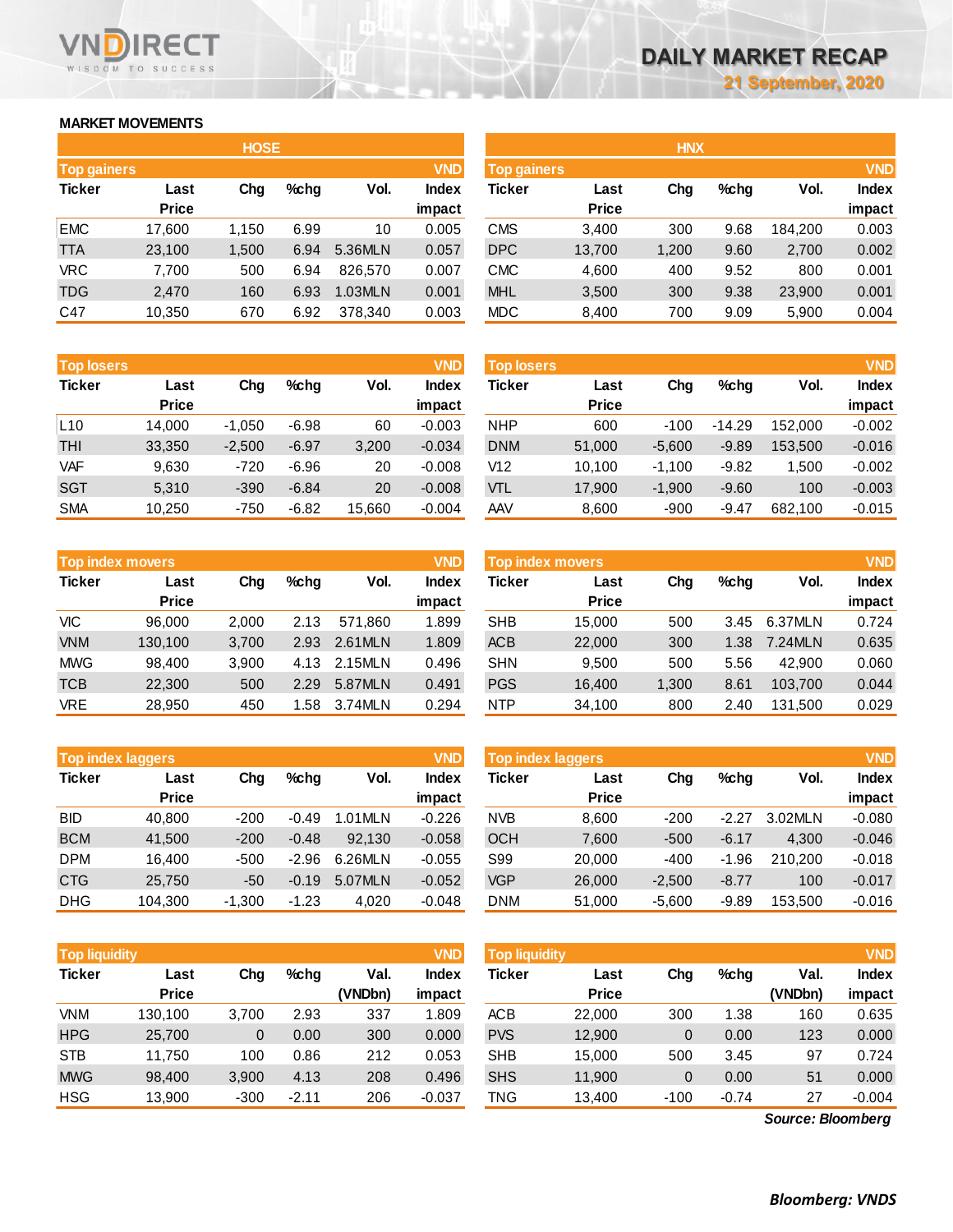

### **FOREIGN ACTIVITIES**

| Volume (Mn'shs)       | <b>HOSE</b> | <b>HNX</b> | Value (VND'bn)        | <b>HOSE</b> | <b>HNX</b> |
|-----------------------|-------------|------------|-----------------------|-------------|------------|
| <b>BUY</b>            | 18.1        | 0.1        | <b>BUY</b>            | 652.1       | 2.7        |
| % of market           | 4.6%        | $0.1\%$    | % of market           | 8.6%        | 0.2%       |
| <b>SELL</b>           | 18.6        | 0.4        | <b>SELL</b>           | 561.9       | 5.8        |
| % of market           | 4.8%        | 0.5%       | % of market           | 7.4%        | 0.5%       |
| <b>NET BUY (SELL)</b> | (0.5)       | (0.3)      | <b>NET BUY (SELL)</b> | 90.2        | (3.1)      |

*Source: HSX, HNX*





| <b>YTD ACCUMULATION</b> |             |            |                       |             |                                |
|-------------------------|-------------|------------|-----------------------|-------------|--------------------------------|
| Volume (MIn'shs)        | <b>HOSE</b> | <b>HNX</b> | <b>Value (VND'bn)</b> | <b>HOSE</b> | <b>HNX</b>                     |
| <b>BUY</b>              | 3,336.7     | 100.5      | <b>BUY</b>            | 127,398.6   | 1,407.4                        |
| % of market             | 6.5%        | 1.0%       | % of market           | 14.3%       | 0.8%                           |
| <b>SELL</b>             | 4,279.6     | 343.4      | <b>SELL</b>           | 130,818.7   | 3,689.3                        |
| % of market             | 8.3%        | 3.5%       | % of market           | 14.7%       | 2.2%                           |
| <b>NET BUY (SELL)</b>   | (942.9)     | (242.9)    | <b>NET BUY (SELL)</b> | (3,420.1)   | (2, 281.9)<br>Source: HSX, HNX |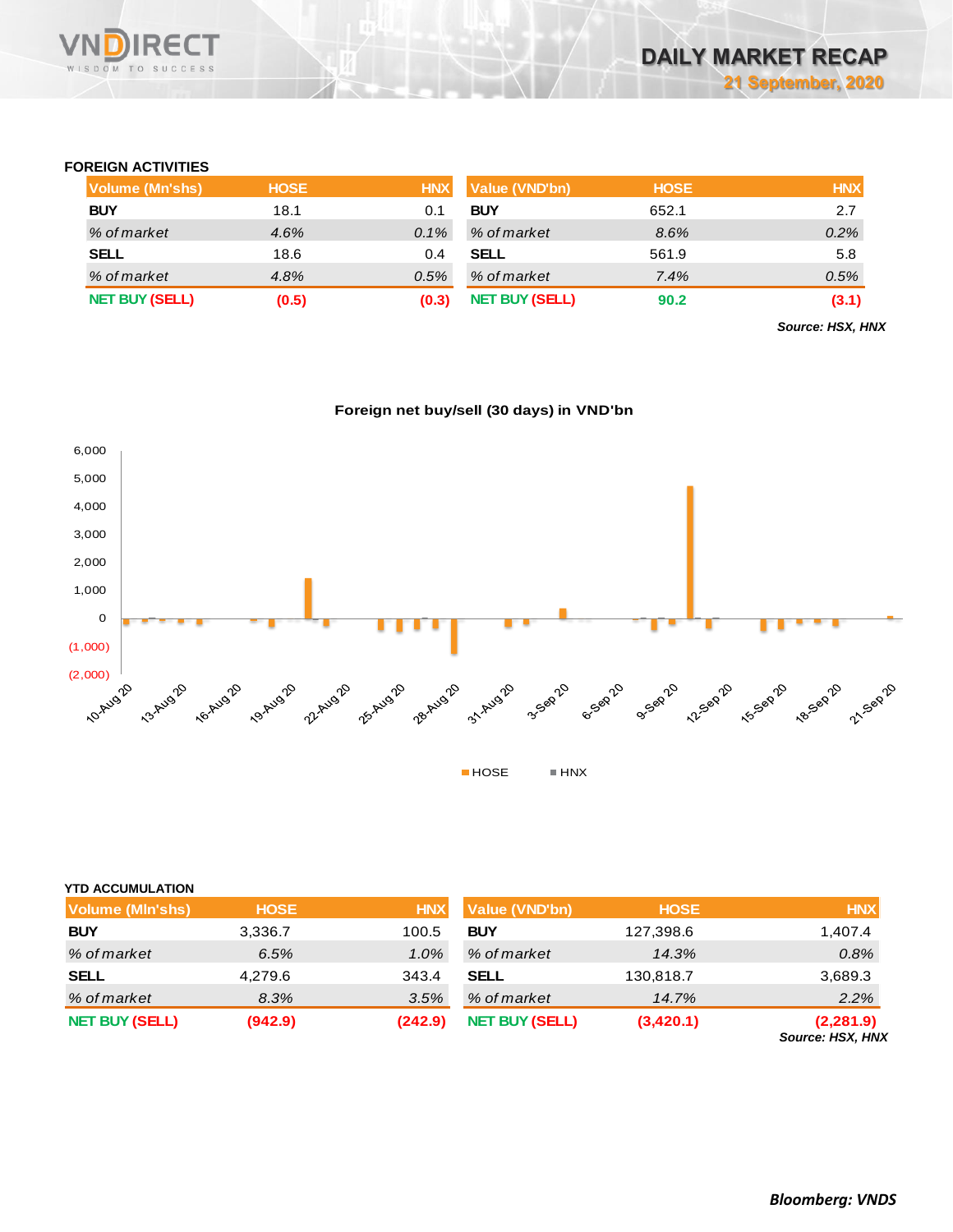### **FOREIGN ACTIVITIES**

WISDOM TO SUCCESS

**RECT** 

VND

|               |                               | <b>HOSE</b> |      |       |                        | <b>HNX</b>    |                               |          |         |       |                 |  |
|---------------|-------------------------------|-------------|------|-------|------------------------|---------------|-------------------------------|----------|---------|-------|-----------------|--|
|               | Top buy by foreigners (value) |             |      |       | <b>VND'bn</b>          |               | Top buy by foreigners (value) |          |         |       |                 |  |
| <b>Ticker</b> | Last<br><b>Price</b>          | Chg         | %chg | Value | <b>Index</b><br>impact | <b>Ticker</b> | Last<br><b>Price</b>          | Chg      | %chg    | Value | Index<br>impact |  |
| <b>VNM</b>    | 130,100                       | 3,700       | 2.93 | 122.6 | 1.809                  | <b>WCS</b>    | 191,200                       | $-5,400$ | $-2.75$ | 0.6   | 0.000           |  |
| <b>PLX</b>    | 50,700                        | 300         | 0.60 | 100.9 | 0.109                  | <b>AMV</b>    | 17,700                        | 0        | 0.00    | 0.4   | 0.000           |  |
| <b>VRE</b>    | 28,950                        | 450         | 1.58 | 70.7  | 0.294                  | <b>IDV</b>    | 49,300                        | $-100$   | $-0.20$ | 0.3   | 0.000           |  |
| <b>VCB</b>    | 83,000                        | 100         | 0.12 | 68.5  | 0.104                  | <b>INN</b>    | 29,200                        | 700      | 2.46    | 0.2   | 0.000           |  |
| <b>HPG</b>    | 25,700                        | 0           | 0.00 | 40.3  | 0.000                  | <b>VCS</b>    | 67,600                        | 300      | 0.45    | 0.1   | 0.000           |  |

|               | <b>VND'bn</b><br>Top sell by foreigners (value) |       |      |       |                 |            | Top sell by foreigners (value) |     |      |       |                        |
|---------------|-------------------------------------------------|-------|------|-------|-----------------|------------|--------------------------------|-----|------|-------|------------------------|
| <b>Ticker</b> | Last<br><b>Price</b>                            | Chg   | %chg | Value | Index<br>impact | Ticker     | Last<br><b>Price</b>           | Chg | %chg | Value | <b>Index</b><br>impact |
| <b>MBB</b>    | 19,050                                          | 300   | 1.60 | 66.4  | 0.205           | <b>NTP</b> | 34,100                         | 800 | 2.40 | 2.2   | 0.000                  |
| <b>VNM</b>    | 130,100                                         | 3,700 | 2.93 | 61.9  | 1.809           | <b>PVS</b> | 12,900                         | 0   | 0.00 | 1.3   | 0.000                  |
| VHM           | 77.100                                          | 200   | 0.26 | 59.3  | 0.188           | LAS        | 6,300                          | 200 | 3.28 | 0.6   | 0.000                  |
| <b>VCB</b>    | 83,000                                          | 100   | 0.12 | 49.6  | 0.104           | <b>AMV</b> | 17,700                         | 0   | 0.00 | 0.5   | 0.000                  |
| <b>HPG</b>    | 25,700                                          | 0     | 0.00 | 31.5  | 0.000           | <b>SHB</b> | 15,000                         | 500 | 3.45 | 0.3   | 0.000                  |

|               | Top net buy by foreigners (value) |       |      |       |                        | Top net buy by foreigners (value) |                      |          |         |       | <b>VND'bn</b>   |
|---------------|-----------------------------------|-------|------|-------|------------------------|-----------------------------------|----------------------|----------|---------|-------|-----------------|
| <b>Ticker</b> | Last<br><b>Price</b>              | Chg   | %chg | Value | <b>Index</b><br>impact | Ticker                            | Last<br><b>Price</b> | Chg      | %chg    | Value | Index<br>impact |
| <b>PLX</b>    | 50,700                            | 300   | 0.60 | 100.7 | 0.109                  | <b>WCS</b>                        | 191,200              | $-5.400$ | $-2.75$ | 0.6   | 0.000           |
|               |                                   |       |      |       |                        |                                   |                      |          |         |       |                 |
| <b>VNM</b>    | 130,100                           | 3,700 | 2.93 | 60.7  | 1.809                  | <b>IDV</b>                        | 49,300               | $-100$   | $-0.20$ | 0.3   | 0.000           |
| VRE           | 28,950                            | 450   | 1.58 | 59.4  | 0.294                  | <b>INN</b>                        | 29,200               | 700      | 2.46    | 0.2   | 0.000           |
| SSI           | 16.500                            | 200   | 1.23 | 36.5  | 0.034                  | <b>VCS</b>                        | 67,600               | 300      | 0.45    | 0.1   | 0.000           |
| <b>VCB</b>    | 83,000                            | 100   | 0.12 | 18.9  | 0.104                  | <b>SHS</b>                        | 11,900               | 0        | 0.00    | 0.1   | 0.000           |

|               | Top net sell by foreigners (value) |        |         |         |                        | <b>VND'bn</b><br>Top net sell by foreigners (value) |                      |     |      |         |                        |
|---------------|------------------------------------|--------|---------|---------|------------------------|-----------------------------------------------------|----------------------|-----|------|---------|------------------------|
| <b>Ticker</b> | Last<br><b>Price</b>               | Chg    | %chg    | Value   | <b>Index</b><br>impact | Ticker                                              | Last<br><b>Price</b> | Chg | %chg | Value   | <b>Index</b><br>impact |
| <b>MBB</b>    | 19,050                             | 300    | 1.60    | $-51.1$ | 0.205                  | <b>NTP</b>                                          | 34,100               | 800 | 2.40 | $-2.24$ | 0.000                  |
| <b>VHM</b>    | 77,100                             | 200    | 0.26    | $-50.4$ | 0.188                  | <b>PVS</b>                                          | 12,900               | 0   | 0.00 | $-1.15$ | 0.000                  |
| GAS           | 72,800                             | 300    | 0.41    | $-27.9$ | 0.161                  | LAS                                                 | 6,300                | 200 | 3.28 | $-0.60$ | 0.000                  |
| <b>BID</b>    | 40,800                             | $-200$ | $-0.49$ | $-21.9$ | $-0.226$               | <b>SHB</b>                                          | 15,000               | 500 | 3.45 | $-0.27$ | 0.000                  |
| <b>HSG</b>    | 13,900                             | $-300$ | $-2.11$ | $-18.0$ | $-0.037$               | <b>HCT</b>                                          | 9,900                | 0   | 0.00 | $-0.16$ | 0.000                  |

*21-Sep-20*

*Source: Bloomberg, HOSE, HNX*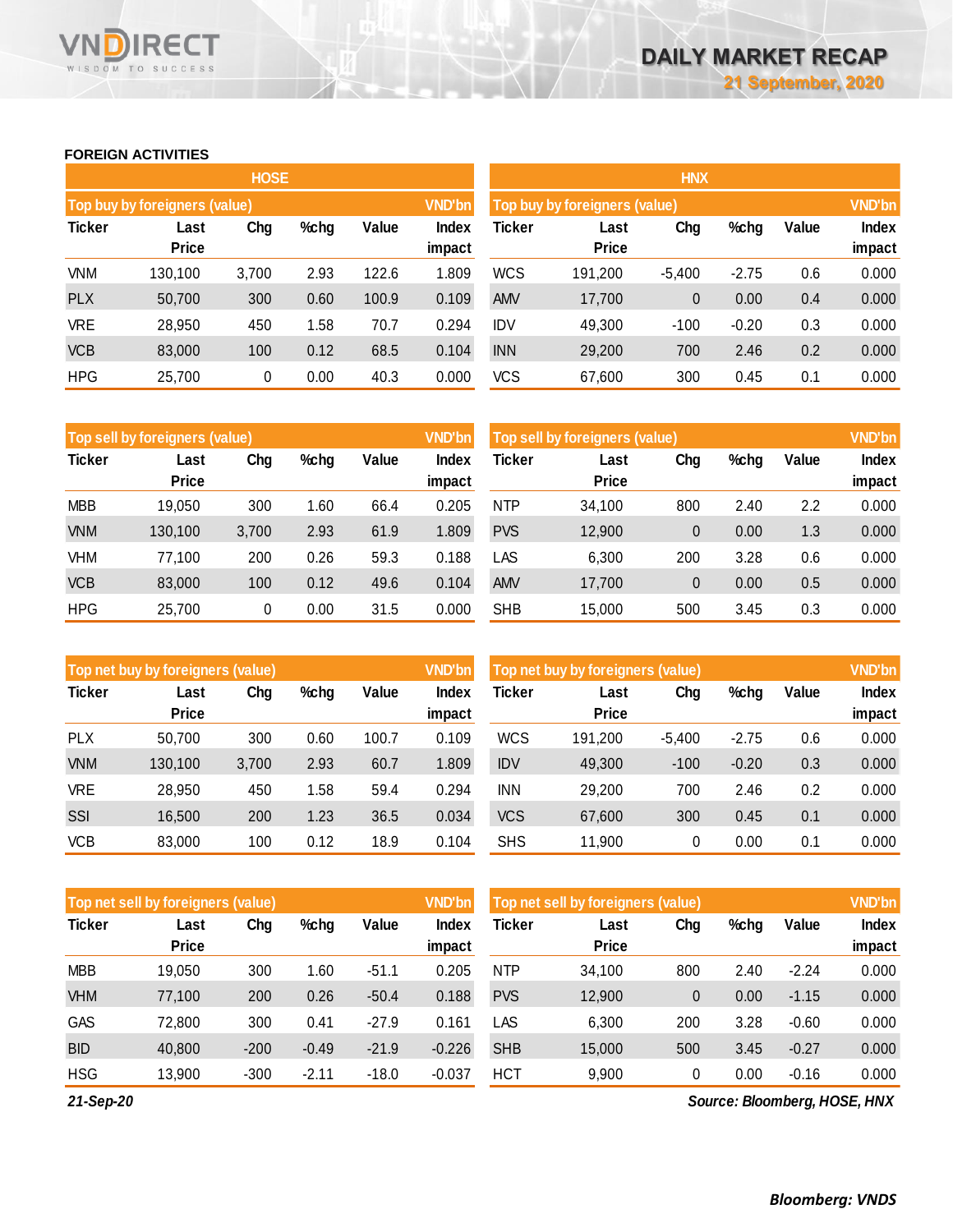### **TOP 60 MARKET CAP STOCKS SNAPSHOT ON HOSE**

| No. Ticker             | <b>Price</b>      |               | Price change (%) |              |                  |                | Mkt. Cap Outs. Vol. Float ratio |              | Avail. Fil Ave. daily vol. | P/E                       | P/B          | <b>ROE</b>      | <b>ROA</b>     |
|------------------------|-------------------|---------------|------------------|--------------|------------------|----------------|---------------------------------|--------------|----------------------------|---------------------------|--------------|-----------------|----------------|
|                        | <b>VND</b>        | 1M            | 3M               | 6M           | <b>US\$mln</b>   | <b>MIn'shs</b> | $\%$                            |              | $% (30 days-shs)$          | $\boldsymbol{\mathsf{x}}$ | $\pmb{\chi}$ | %               | %              |
| 1 VIC VM<br>2 VCB VM   | 96,000<br>83,000  | 11.5<br>0.1   | $-1.3$<br>$-2.8$ | 16.4<br>35.0 | 14,010<br>13,281 | 3,382          | 23.2<br>25.2                    | 22.8<br>6.5  | 620,940<br>1,069,838       | 41.1<br>16.9              | 3.9<br>3.4   | 9.5<br>22.0     | 2.0<br>1.6     |
| 3 VHM VM               | 77,100            | $-3.0$        | 0.8              | 20.8         | 10,942           | 3,709<br>3,290 | 23.4                            | 26.8         | 1,921,498                  | 11.5                      | 3.7          | 36.5            | 12.2           |
| 4 VNM VM               | 130,100           | 12.5          | 13.1             | 44.6         | 9,774            | 1,741          | 71.2                            | 41.6         | 1,309,028                  | 23.5                      | 7.5          | 33.0            | 23.9           |
| 5 BID VM               | 40,800            | 4.7           | $-1.6$           | 23.3         | 7,080            | 4,022          | 19.0                            | 12.5         | 1,169,878                  | 19.1                      | 2.1          | 12.3            | 0.6            |
| 6 GAS VM               | 72,800            | 1.1           | 0.3              | 25.7         | 6,012            | 1,914          | 4.2                             | 45.8         | 619,000                    | 14.1                      | 2.7          | 20.5            | 15.0           |
| 7 SAB VM               | 190,000           | 5.8           | 14.3             | 50.8         | 5,257            | 641            | 10.4                            | 36.8         | 113,268                    | 30.0                      | 6.6          | 23.7            | 17.0           |
| 8 CTG VM               | 25,750            | 6.0           | 10.3             | 30.1         | 4,137            | 3,723          | 35.5                            | 0.0          | 4,880,270                  | 8.6                       | 1.2          | 14.6            | 0.9            |
| 9 HPG VM               | 25,700            | 5.5           | 12.8             | 65.8         | 3,674            | 3,313          | 52.9                            | 14.6         | 12,391,150                 | 9.8                       | 1.6          | 18.1            | 8.5            |
| 10 TCB VM              | 22,300            | 9.6           | 8.8              | 28.5         | 3,368            | 3,500          | 70.0                            | 0.0          | 2,373,984                  | 7.2                       | 1.2          | 17.6            | 2.9            |
| 11 VREVM<br>12 MSN VM  | 28,950<br>54,500  | 9.2<br>3.6    | 4.1<br>$-4.4$    | 41.9<br>10.8 | 2,838<br>2,762   | 2,272<br>1,175 | 39.7<br>36.8                    | 18.2<br>10.9 | 2,687,209<br>1,244,364     | 27.4<br>16.7              | 2.4<br>2.8   | 8.9<br>13.9     | 6.4<br>4.4     |
| 13 NVL VM              | 64,200            | 1.9           | 8.3              | 25.9         | 2,690            | 971            | 27.7                            | 32.7         | 1,416,618                  | 16.2                      | 2.7          | 17.8            | 4.4            |
| 14 PLX VM              | 50,700            | 8.9           | 10.2             | 24.9         | 2,666            | 1,219          | 11.0                            | 4.1          | 1,266,756                  | 58.5                      | 3.1          | 5.1             | 1.7            |
| 15 VPB VM              | 23,350            | 6.6           | 2.4              | 10.9         | 2,456            | 2,438          | 73.3                            | 0.0          | 3,925,495                  | 5.7                       | 1.2          | 23.5            | 2.7            |
| 16 VJC VM              | 106,500           | 6.9           | $-3.2$           | 3.4          | 2,407            | 524            | 46.2                            | 12.3         | 427,756                    | 30.6                      | 3.7          | 12.3            | 4.2            |
| 17 GVR VM              | 12,850            | 8.4           | 2.0              | 40.7         | 2,218            | 4,000          | 100.0                           | 12.4         | 1,655,554                  | 17.0                      | 1.1          | 6.5             | 3.9            |
| 18 MBB VM              | 19,050            | 10.1          | 8.9              | 19.1         | 1,982            | 2,411          | 66.9                            | 0.0          | 4,922,880                  | 5.4                       | 1.0          | 20.7            | 1.9            |
| 19 MWG VM              | 98,400            | 20.0          | 16.4             | 27.5         | 1,922            | 453            | 89.1                            | 0.0          | 885,946                    | 11.8                      | 3.1          | 30.3            | 10.5           |
| 20 BCM VM              | 41,500            | <b>N/A</b>    | <b>N/A</b>       | <b>N/A</b>   | 1,853            | 1,035          | 100.0                           | 47.3         | <b>N/A</b>                 | <b>N/A</b>                | 2.9          | <b>N/A</b>      | <b>N/A</b>     |
| 21 FPT VM<br>22 HVN VM | 51,200<br>26,850  | 8.0<br>11.0   | 8.9<br>$-1.8$    | 23.4<br>34.9 | 1,732<br>1,643   | 784<br>1,418   | 75.8<br>3.9                     | 0.0<br>20.8  | 1,812,759<br>679,817       | 12.0<br><b>N/A</b>        | 2.7<br>3.3   | 23.6<br>$-38.6$ | 10.1<br>$-7.4$ |
| 23 BVHVM               | 49,450            | 7.9           | $-0.1$           | 42.5         | 1,584            | 742            | 31.9                            | 20.8         | 826,503                    | 30.4                      | 1.9          | 6.7             | 0.9            |
| 24 HDB VM              | 30,700            | 12.9          | 14.6             | 46.9         | 1,279            | 966            | 68.3                            | 9.5          | 1,158,498                  | 7.2                       | 1.4          | 21.6            | 1.8            |
| 25 POW VM              | 10,100            | 0.5           | $-2.9$           | 19.4         | 1,020            | 2,342          | 87.9                            | 38.1         | 3,473,795                  | 10.8                      | 0.8          | 8.1             | 3.8            |
| 26 STB VM              | 11,750            | 6.3           | $-1.3$           | 19.9         | 914              | 1,804          | 96.2                            | 14.5         | 8,773,224                  | 8.7                       | 0.8          | 9.2             | 0.5            |
| 27 EIB VM              | 17,050            | 0.6           | $-6.6$           | 6.9          | 904              | 1,229          | 94.0                            | 0.1          | 265,868                    | 30.1                      | 1.3          | 4.4             | 0.5            |
| 28 TPB VM              | 23,700            | 7.7           | 12.9             | 8.2          | 835              | 817            | 53.4                            | 0.0          | 591,424                    | 5.7                       | 1.3          | 26.6            | 2.1            |
| 29 PDR VM              | 40,150            | 46.3          | 73.1             | 80.0         | 641              | 370            | 37.3                            | 48.2         | 1,053,166                  | 16.3                      | 3.6          | 23.3            | 7.1            |
| 30 BHN VM              | 60,300            | 25.6          | 10.4             | 12.5         | 603              | 232            | 0.9                             | 31.5         | 9,565                      | 39.3                      | 3.0          | 7.7             | 4.2            |
| 31 PNJ VM<br>32 DHG VM | 61,000<br>104,300 | 8.3<br>5.4    | 3.2<br>13.2      | 10.9<br>33.7 | 592<br>588       | 225<br>131     | 71.2<br>5.2                     | 0.0<br>45.2  | 591,593<br>12,485          | 13.2<br>20.7              | 2.9<br>4.3   | 23.6<br>21.2    | 14.1<br>15.9   |
| 33 KDH VM              | 24,350            | 2.1           | 5.2              | 27.8         | 587              | 559            | 80.7                            | 7.2          | 537,721                    | 12.5                      | 1.8          | 15.4            | 8.9            |
| 34 HNG VM              | 12,100            | $-4.0$        | $-21.7$          | $-4.7$       | 579              | 1,109          | 18.8                            | 48.8         | 1,800,587                  | <b>N/A</b>                | 1.5          | $-17.8$         | $-6.0$         |
| 35 REE VM              | 40,400            | 13.5          | 28.7             | 35.6         | 540              | 310            | 55.7                            | 0.0          | 460,792                    | 8.5                       | 1.2          | 14.8            | 7.9            |
| 36 GEX VM              | 24,550            | 15.8          | 44.4             | 69.3         | 498              | 470            | 76.4                            | 34.3         | 7,155,224                  | 17.6                      | 1.8          | 10.9            | 3.2            |
| 37 APH VM              | 74,900            | 0.4           | <b>N/A</b>       | <b>N/A</b>   | 474              | 147            | 100.0                           | 60.2         | 342,453                    | <b>N/A</b>                | 4.9          | <b>N/A</b>      | <b>N/A</b>     |
| 38 VGC VM              | 23,450            | 6.1           | 14.4             | 54.8         | 454              | 448            | 35.6                            | 41.3         | 855,149                    | 17.2                      | 1.6          | 9.3             | 3.1            |
| 39 LGC VM              | 51,600            | 8.6           | 29.0             | 14.9         | 429              | 193            | 0.3                             | 4.0          | 19,379                     | 34.8                      | 3.4          | 9.9             | 2.6            |
| 40 SSIVM               | 16,500            | 12.2          | 7.8              | 38.2         | 428              | 601            | 83.6                            | 51.2         | 5,055,118                  | 9.6                       | 1.0          | 10.7            | 3.8            |
| 41 SBT VM              | 14,500            | 2.8           | $-0.3$           | $-1.4$       | 367              | 587            | 18.4                            | 94.4         | 3,151,739                  | 25.8                      | 1.2          | 5.1             | 2.1            |
| 42 PHR VM<br>43 PPC VM | 57,500<br>24,100  | $-2.4$<br>2.8 | 9.9<br>$-1.2$    | 39.2<br>9.5  | 336<br>333       | 135<br>321     | 32.4<br>24.6                    | 36.0<br>32.9 | 1,344,047<br>206,023       | 9.8<br>7.1                | 2.6<br>1.3   | 27.3<br>18.5    | 14.6<br>15.7   |
| 44 VHC VM              | 42,400            | 9.6           | 10.8             | 76.3         | 333              | 182            | 50.1                            | 68.1         | 612,044                    | 7.7                       | 1.5          | 16.8            | 12.7           |
| 45 KDC VM              | 36,700            | $1.2$         | 21.9             | 136.0        | 326              | 206            | 57.4                            | 76.2         | 869,487                    | 127.8                     | 1.4          | 1.0             | 0.5            |
| 46 TCH VM              | 20,850            | 3.2           | $-1.4$           | $-0.7$       | 318              | 353            | 50.0                            | 44.4         | 3,877,503                  | 9.2                       | 1.5          | 17.0            | 9.0            |
| 47 GMD VM              | 23,850            | 3.9           | 21.4             | 45.0         | 306              | 297            | 80.3                            | 0.0          | 695,879                    | 17.3                      | 1.2          | 6.8             | 4.5            |
| 48 NLG VM              | 28,000            | 2.9           | 10.2             | 37.3         | 302              | 250            | 59.0                            | 0.6          | 1,224,228                  | 8.4                       | 1.3          | 17.2            | 7.9            |
| 49 NT2 VM              | 23,500            | 3.8           | 10.6             | 34.3         | 292              | 288            | 32.3                            | 30.0         | 287,809                    | 8.8                       | 1.5          | 18.0            | 10.3           |
| 50 VPI VM              | 41,200            | $-1.7$        | 0.1              | $-1.1$       | 284              | 160            | 62.6                            | 46.0         | 657,224                    | 13.0                      | 2.6          | 21.2            | 5.9            |
| 51 GTN VM              | 26,350            | 12.6          | 48.9             | 99.6         | 283              | 249            | 16.3                            | 99.4         | 2,572,219                  | <b>N/A</b>                | 2.6          | $-1.3$          | $-0.7$         |
| 52 KBC VM              | 13,850            | 0.4           | $-7.7$           | 24.8         | 281              | 470            | 69.9                            | 29.6         | 1,996,145                  | 12.0                      | 0.7          | 5.8             | 3.1            |
| 53 DPM VM<br>54 HPX VM | 16,400<br>27,900  | 6.5<br>5.3    | 14.3<br>4.5      | 40.2<br>12.0 | 277<br>277       | 391<br>230     | 32.1<br>33.7                    | 37.3<br>35.3 | 3,701,893<br>453,825       | 9.6<br>15.7               | 0.8<br>2.1   | 8.9<br>14.5     | 6.1<br>5.9     |
| 55 SCS VM              | 123,900           | 7.7           | 1.6              | 24.5         | 271              | 51             | 98.3                            | 27.0         | 26,697                     | 13.4                      | 8.2          | 55.1            | 42.9           |
| 56 HCM VM              | 20,600            | 14.1          | 6.2              | 47.7         | 271              | 305            | 39.6                            | 51.0         | 2,996,439                  | 12.8                      | 1.5          | 11.5            | 7.0            |
| 57 HSG VM              | 13,900            | 19.3          | 16.8             | 150.8        | 266              | 444            | 65.3                            | 39.1         | 10,559,100                 | 7.9                       | 1.0          | 13.6            | 4.5            |
| 58 HT1 VM              | 16,050            | 9.9           | 17.2             | 37.2         | 264              | 382            | 97.0                            | 43.0         | 1,004,778                  | 8.3                       | 1.1          | 13.5            | 7.4            |
| 59 DGC VM              | 40,300            | 19.2          | <b>N/A</b>       | <b>N/A</b>   | 259              | 149            | 57.5                            | 47.5         | 1,068,985                  | 8.6                       | 1.6          | 20.2            | 14.6           |
| 60 VCF VM              | 212,000           | 1.0           | $-5.3$           | 6.0          | 243              | 27             | 1.2                             | 48.4         | 150                        | 8.3                       | 3.3          | 40.2            | 29.9           |